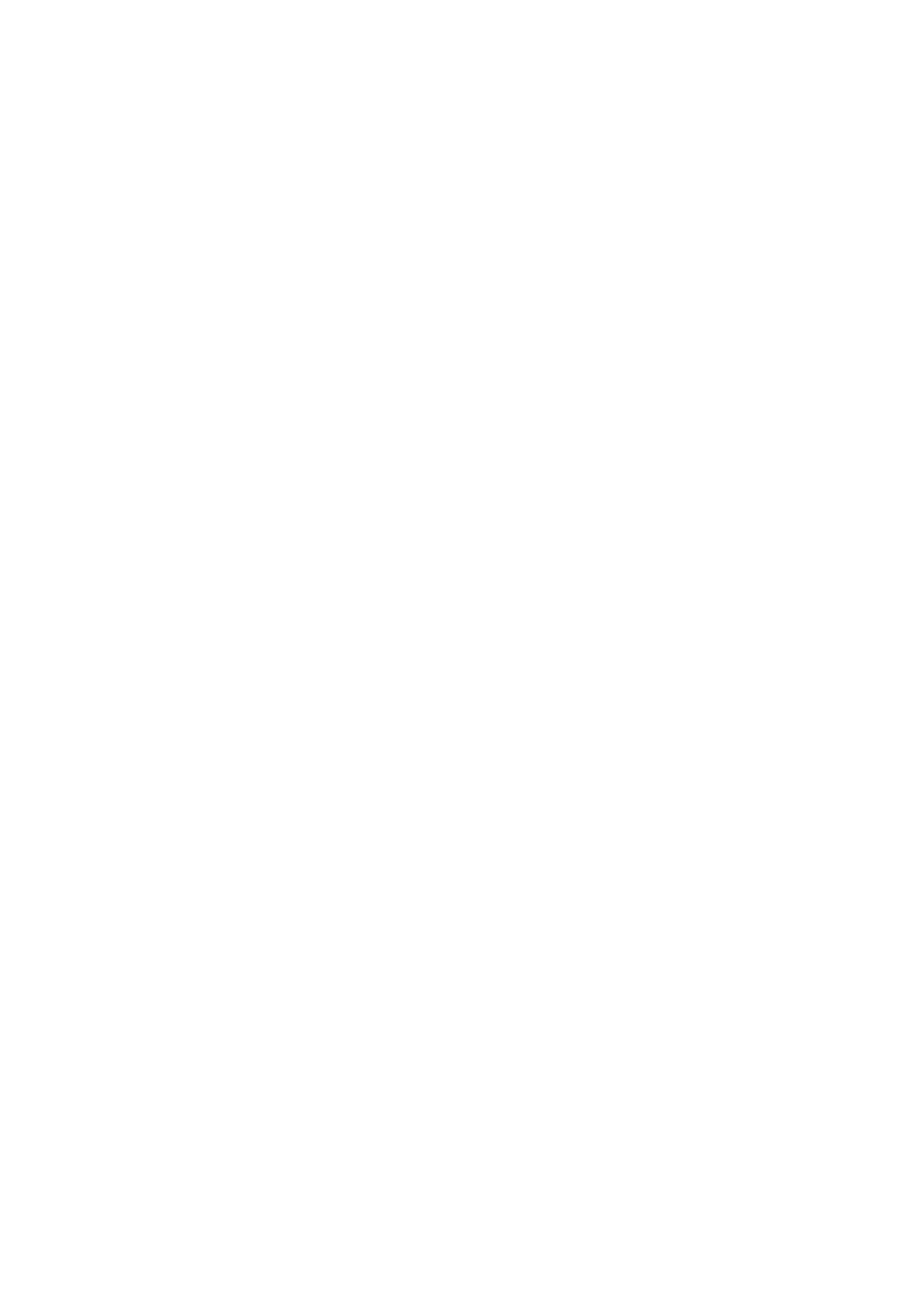## **PROGRESS REPORT ON THE IMPLEMENTATION OF** *THE GLOBAL PLAN OF ACTION FOR THE CONSERVATION AND SUSTAINABLE UTILIZATION OF PLANT GENETIC RESOURCES FOR FOOD AND AGRICULTURE*

### **1. INTRODUCTION**

1. The *Global Plan of Action for the Conservation and Sustainable Utilization of Plant Genetic Resources for Food and Agriculture* was formally adopted by 150 countries during the Fourth International Technical Conference on Plant Genetic Resources (Leipzig, Germany, June 1996). The Conference agreed that "overall progress in the implementation of the *Global Plan of Action* and of the related follow-up processes would be monitored and guided by the national governments and other members of FAO, through the Commission on Genetic Resources for Food and Agriculture".<sup>1</sup>

2. The *Plan* has been subsequently endorsed, welcomed or supported by the FAO Council and Conference,<sup>2</sup> the Conference of the Parties to the Convention on Biological Diversity  $(CBD)$ ,<sup>3</sup> and the World Food Summit.<sup>4</sup> The Consultative Group on International Agricultural Research (CGIAR), as well as many non-governmental organizations, including private sector organizations, have also supported the *Plan*.

3. At its Seventh Regular Session, the Commission requested that for its next session the Secretariat prepare an overview report on implementation of the *Plan*. That report was considered by the Commission at its Eighth Session, which noted that "while there had been significant progress, much remains to be done at local, national and international levels",<sup>5</sup> and stressed the importance of facilitating and monitoring implementation of the *Plan*, recognizing the central role of FAO in this regard.<sup>6</sup>

4. The Commission also agreed that the Working Group on Plant Genetic Resources for Food and Agriculture should meet during this biennium to guide the implementation and review of the *Plan.*<sup>7</sup> This document reports on progress made in the implementation of the *Plan* in member countries, based on a questionnaire circulated to National Focal Points, discusses several issues for possible consideration by the Working Group and seeks the Working Group's guidance on various matters. It includes information on relevant activities of FAO and other international organizations and stakeholders, as reported by countries.

## **2. IMPLEMENTATION OF THE TWENTY PRIORITY ACTIVITY AREAS OF THE** *PLAN*

#### *The survey*

5. To assess progress in implementation of the *Plan,* a questionnaire was circulated to 177 National Focal Points, that had in 2000 been nominated or reconfirmed by 151 countries.<sup>8</sup> To minimize the burden on countries and to facilitate data analysis, the questionnaire included

 $\frac{1}{1}$ ITCPGR/96/REP para 21.

<sup>&</sup>lt;sup>2</sup> Council Resolution 1/111, October 1996; Conference Resolution 1/97, November 1997.

<sup>&</sup>lt;sup>3</sup> COP Decision III/11, November 1996.

<sup>4</sup> Objective 3.2 of the World Food Summit Plan of Action, Rome, November 1996.

 $5$  CGRFA-8/99/REP para. 15.

<sup>&</sup>lt;sup>6</sup> CGRFA-8/99/REP para. 29.

CGRFA-8/99/REP para. 32.

<sup>8</sup> Some countries appointed more than one National Focal Point for the implementation of the *Plan.*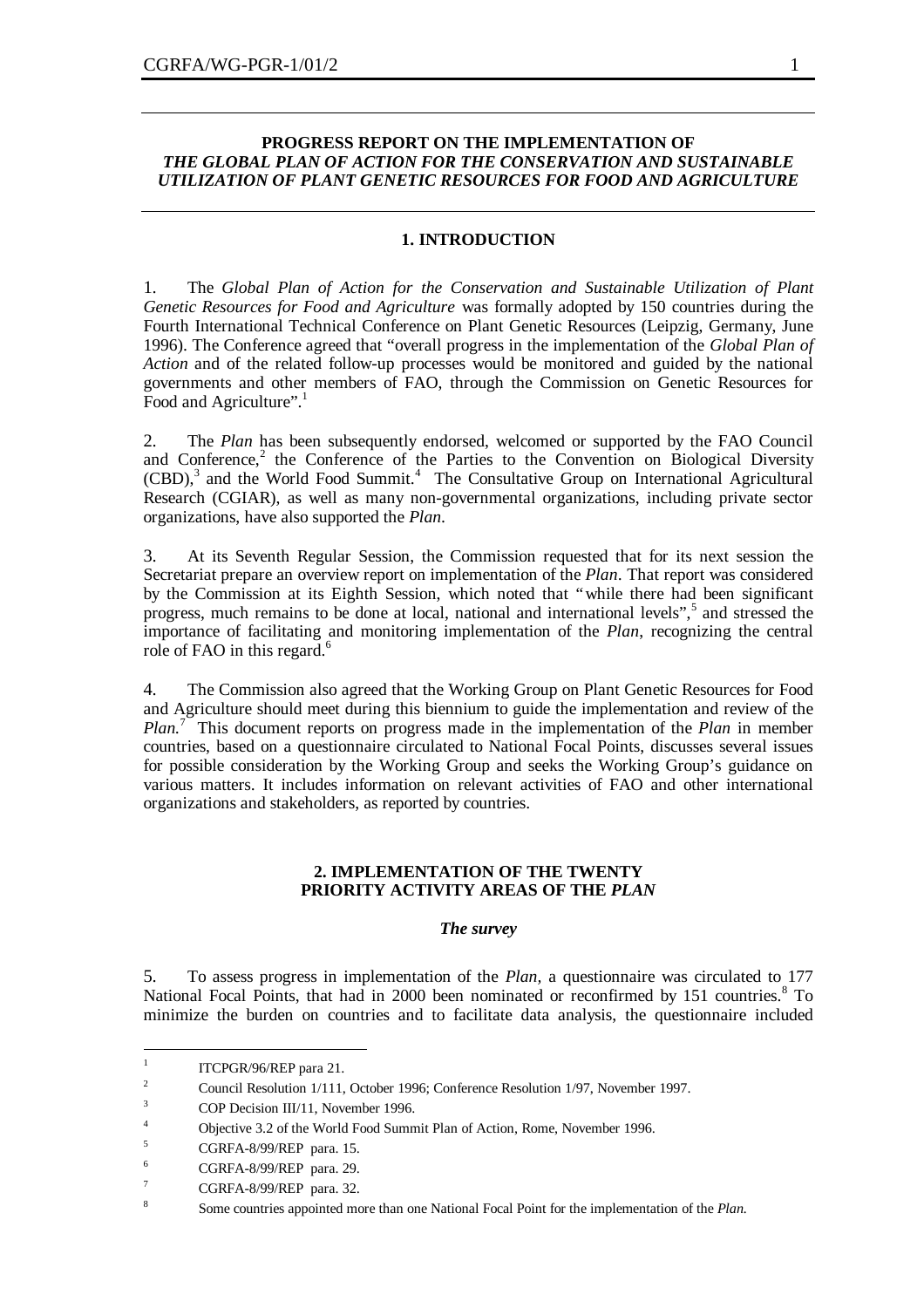extensive yes/no and multiple-choice questions, with on average less than five questions per activity area. Additional information was requested in tabular form for Activity area 15 – *Building strong national programmes* – in order to monitor which activity areas of the *Plan* were being prioritized by countries in their national strategies and plans. A standard tabular approach was also used to gather information on existing projects related to plant genetic resources for food and agriculture in each country, including budgets and funding sources. Additional information regarding this survey is provided in document CGRFA/WG-PGR-1/01/3.

6. The *Plan* has 20 priority activity areas, organized in four thematic groups: *in situ* conservation and development; *ex situ* conservation; utilization of plant genetic resources for food and agriculture; and institutions and capacity-building. This report reflects that structure.

#### **In situ** *conservation and development (Activity areas 1 – 4)*

7. *Activity area 1 – Surveying and inventorying plant genetic resources for food and agriculture.* Countries confirm the high priority of this area within their national programmes. The total number of activities reported has substantially increased since 1998, with more than 518

surveys and inventories carried out in this period, although over half of those were in only four countries (India, 225 surveys; Uzbekistan, 32; Iraq, 21; Uruguay, 10), so much work remains to be done. As can be seen in figure 1, countries in Europe and Near East are quite active in this area, while in Africa, Asia and Latin America and the Caribbean, some 50% of surveyed countries have reported no activities. These surveys identified some 4 000 threatened species, with more than half located in Europe.





8. *Activity area 2 – Supporting on-farm management and improvement of plant genetic resources for food and agriculture.* Progress at national level is still modest, since only 14 per cent of the countries reported activities in this area. Argentina, Azerbaijan, Bolivia, Bulgaria, Cuba, Czech Republic, Germany, Peru, Portugal, Sierra Leone and Sweden are currently developing on-farm management and conservation projects that include support to farmer communities.

9. International organizations and donor agencies are also providing increasing support for this activity area. The International Fund for Agricultural Development (IFAD), FAO and the International Plant Genetic Resources Institute (IPGRI) are supporting a project developing *in situ* strategies for plant genetic resources conservation in Mali and Zimbabwe. Morocco, with support from the United Nations Development Programme (UNDP) and the Global Environmental Facility (GEF), is implementing a project in support of participatory management of genetic resources of date palm in the oases, and GEF has funded projects in support of on-farm conservation in Jordan, Peru, Poland and Syria.

10. *Activity area 3 – Assisting farmers in disaster situations to restore agricultural systems.* There has been some progress in this area since 1998, with 20 projects currently ongoing in support of farmers following disaster situations. However, only 30 countries have an operative plan for assisting farmers to restore local genetic diversity after disasters, and only 25 of the 30 have an information system in place to identify appropriate germplasm for re-introduction. At international level, FAO has supported the establishment of Seed Security Consultative Groups in eastern Africa, in response to droughts, and in southern Africa, in response to floods, and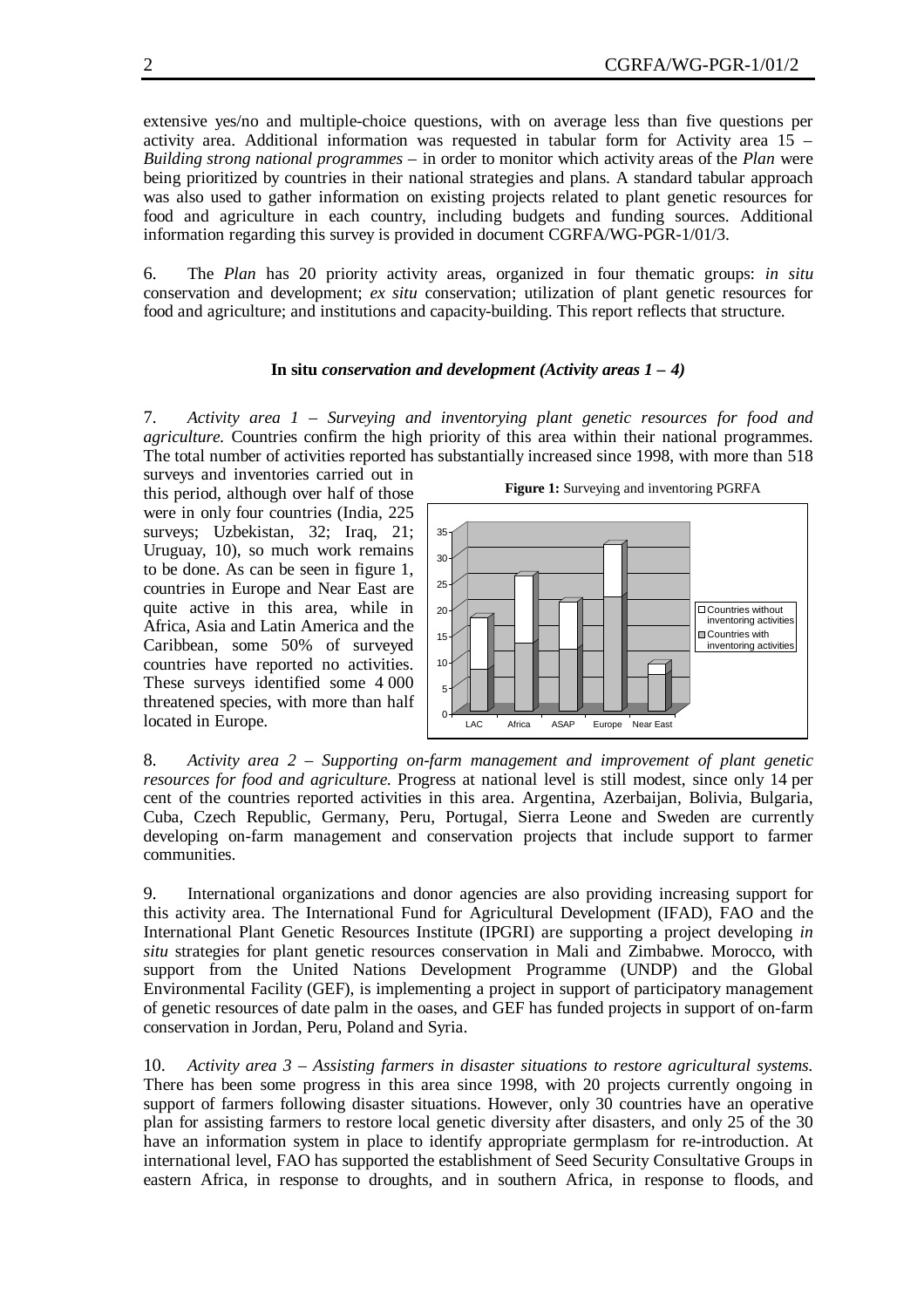technical support has been offered to several field projects for the restoration of agricultural systems in Angola, Burundi, Cameroon, Congo, Ethiopia, Liberia and Mozambique.

11. *Activity area 4 – Promoting* in situ *conservation of wild crop relatives and wild plants for food production.* The progress in drawing up plans for the *in situ* conservation and utilization of wild plants and wild relatives of crop plants is worth noting: 62 countries indicate that plans to conserve such resources have been included in their national programme. The level of activities aimed at identifying wild plants and wild relatives of crop plants for food production as part of *in situ* conservation has also increased significantly since 1998, with 57 projects reported. In 42 countries, local communities are involved in the identification process. Progress has also been achieved in arrangements to place threatened diversity of wild relatives of crop species and wild plants into *ex situ* collections, with 66 per cent of replies positive.

12. As examples of ongoing activities, Cuba is currently implementing three projects on *in situ* conservation of wild relatives, one of them including forestry species. The Czech Republic has an ongoing project for the mapping, collection and conservation of endangered landraces and wild relatives of agricultural crops, and there are currently two ongoing projects for the study of local farms for *in situ* conservation in Guatemala. A pilot project for the *in situ* conservation of wild relatives of crop plants is currently being developed in Armenia, Bolivia, Madagascar, Sri Lanka and Uzbekistan with the support of IPGRI, FAO, GEF and the United Nations Environmental Programme (UNEP). Since 1998, FAO, UNESCO, IPGRI, The International Programme of Biodiversity Science (DIVERSITAS), Botanical Gardens Conservation International (BGCI), CBD, International Centre for Under-utilized Crops (ICUC), the World Conservation Union (IUCN) and others have been collaborating to develop projects for conservation and sustainable use of wild plants of importance for food and agriculture.

### **Ex situ** *conservation (Activity areas 5 – 8)*

13. Activity areas of the *Plan* related to *ex situ* conservation received the highest priority by countries, with more than 100 projects addressing some or all of the four priority activity areas of this category.

14. *Activity area 5 – Sustaining* ex situ *collections.* This activity area continues to be accorded highest priority. Countries reported 108 projects, 42 of which were in Latin America. Argentina has eight projects for the establishment and sustainability of *ex situ* collections of several staple crops, including potato and maize. Four African countries (Madagascar, Niger, South Africa and Swaziland) reported projects for sustaining their *ex situ* collections. Bangladesh reported a project for strengthening the genebank of the Bangladesh Sugar Cane Research Institute. It is noteworthy that most of the projects have been funded from national resources, although some countries indicated that *ex situ* conservation is being undertaken in cooperation with regional or international organizations, including the Asian Vegetable Research and Development Center (AVRDC), Centro Internacional de la Papa (CIP), FAO, IPGRI, the International Rice Research Institute (IRRI), or through relevant networks, like the Plant Genetic Resources Network for the Southern African Development Community (SADC). Within the European Cooperative Programme for Crop Genetic Resources Networks (ECP/GR), countries are in the process of developing the concept of European collections of plant genetic resources, as well as Material Transfer Agreements, and are currently developing a European catalogue of *ex situ* collections.

15. Reports showed that in more than 60 countries the budget and staff for *ex situ* collections and genebanks had increased or been maintained since 1998, and in 67 countries the number of accessions in store had increased. However, more than 20 countries reported a reduction in both budget and staff, and 6 countries even reported a reduction in the number of accessions stored. Two-thirds of the countries reported that training in *ex situ* conservation had been provided for genebank staff since 1998.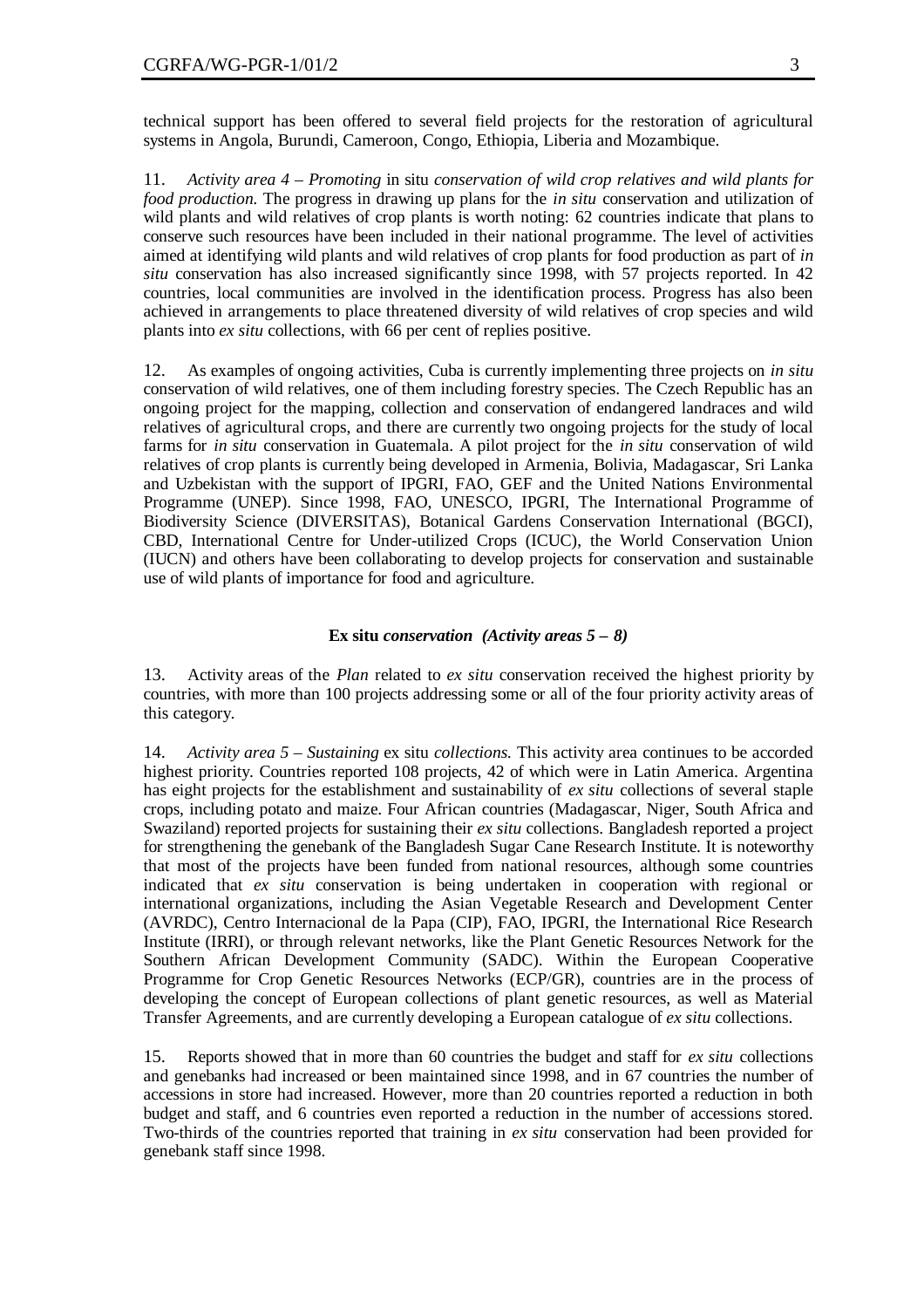16. *Activity area 6 – Regenerating threatened* ex situ *collections.* Countries reported 88 projects covering this activity area. However, only few had regenerating threatened accessions as the main focus. Uzbekistan is currently regenerating specific accessions in collaboration with the N.I. Vavilov Institute of Plant Industry (VIR) and the Uzbek Research Institute of Plant Industry (UzRIPI). Togo is currently regenerating its yam (*Dioscorea* spp.) collection, with support from IPGRI. The Nordic Genebank is currently implementing a seed regeneration project for accessions from its member countries. Multi-year plans for regenerating priority accessions are in place in 66 countries: 25 in Europe; 14 in Asia and the Pacific; 13 in Africa; 10 in Latin America and the Caribbean; 3 in the Near East and in Canada. Priorities for regeneration have been determined in 74 countries, with 52 including elimination of unnecessary duplicates, as recommended in the *Plan*. Increases in the number of accessions in need of urgent regeneration were reported from 46 countries, in all five regions. While this increase is in itself cause for concern, the reporting of these figures could also indicate that countries have taken seriously the task of identifying accessions at risk. Countries also reported regular monitoring of not only the viability but also the genetic diversity of the collections in genebanks. Unfortunately, for the sake of simplicity, information could not be requested regarding the species involved. More detailed monitoring would be necessary to assess the real impact of the *Plan* and progress achieved in this area.

17. Half of the countries reported that regeneration activities had been carried out through linkages to international organizations and networks, such as the World *Beta* Network. India, in collaboration with the International Crops Research Institute for the Semi-Arid Tropics (ICRISAT), is currently engaged in regeneration of pigeon pea germplasm.

18. *Activity area 7 – Supporting planned and targeted collecting of plant genetic resources for food and agriculture.* A high level of activity is observed in collecting plant genetic resources, with a total of 813 collecting missions fielded, half of them in the Asia and Pacific Region. Longterm conservation of the collected material had been secured in 68 per cent of the countries reporting. However, no information is available regarding how much of this collecting activities responds to planned and targeted collecting of local species, ecotypes and landraces and other endangered varieties and their associated knowledge, as recommended by the Plan.

19. Only half of the reporting countries indicated that training had been provided for staff involved in collecting. Training of technical staff needs a particular focus for this activity area since, as the *Plan* notes, past collecting missions, employing inadequate methodology, may not have successfully sampled diversity.

20. *Activity area 8 – Expanding* ex situ *conservation activities.* Some 155 botanical gardens, arboreta and field genebanks have been established since 1998, almost half of them in the Asia and Pacific Region. The *Plan* has highlighted how establishing such units on a low-cost basis in universities and schools could promote education and public awareness, but only 33 such units are reported to have been established since 1998, the majority in Latin America and the Caribbean, Africa and Europe. Some 40 countries have in the reporting period devised or implemented innovative management strategies and improved methodologies for *ex situ* conservation of recalcitrant-seeded plants, vegetatively propagated plants and neglected species. The same number of countries reported that publications on such methodologies have been made available since 1998.

### *Utilization of plant genetic resources (Activity areas 9 – 14)*

21. *Activity area 9 – Expanding characterization, evaluation and number of core collections to facilitate use.* Holdings of plant genetic resources were reported as ca. 200 000 accessions in African genebanks, 1 800 000 in Asia and the Pacific Region, 28 500 in the Near East, 1 300 000 in Europe, 245 000 in Latin America and the Caribbean, and 100 000 in Canada. New technologies, including biotechnologies, for germplasm characterization are already in use in 38 of the reporting countries. Some progress can be seen in the number of core collections for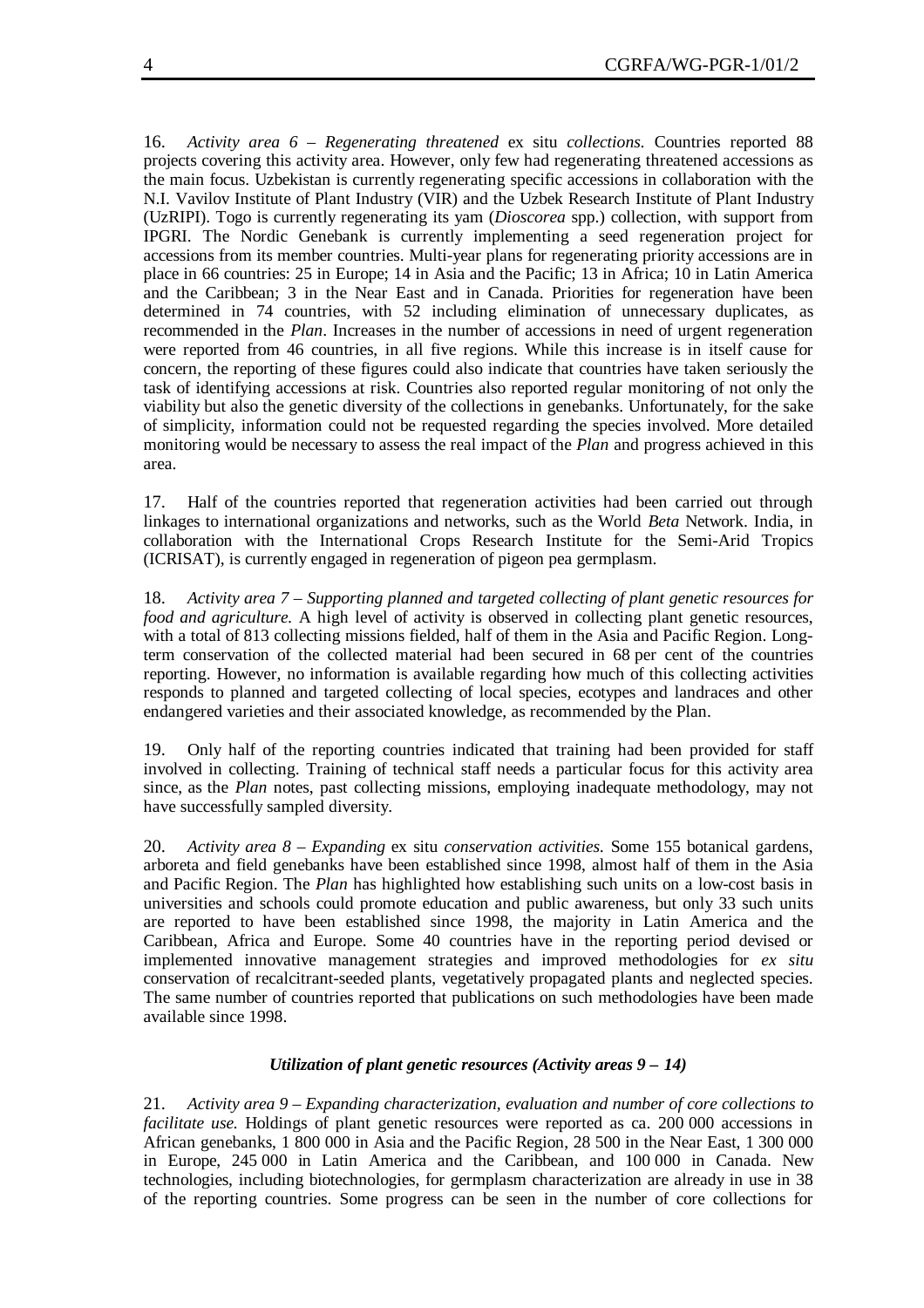globally or nationally important crops, with a total of 81 new collections since 1998, although most are in Asia and the Pacific Region and in Europe. This activity area saw the highest number of projects reported, but the projects refer to characterization of accessions in *ex situ* collections in general, without detailed information on the characterization of existing core collections.

22. *Activity area 10 – Increasing genetic enhancement and base-broadening efforts.* 31 countries reported substantial progress in the number of projects implemented since 1998. Cuba currently has 24 ongoing projects for the improvement and base broadening of most of the species of interest for the country, such as coffee, maize, tomato, melon, cucumber and pepper. Togo is implementing a project to improve the genetic base of their local varieties of tomato. Portugal is carrying out a programme for the development of cold-tolerant varieties of coffee, in cooperation with the International Centre for Tropical Agriculture (CIAT). Azerbaijan is involved in a study of agrobiological peculiarities of aboriginal and introduced cultivars of wild grapes to be used for enrichment of the genetic stock in the country. While the number of countries reporting activities in this activity area increased by 50 per cent compared to 1998, there are still 23 countries reporting no activities carried out in this period. Three-quarters of the countries reported involvement in international crop-related networks that support genetic enhancement and base-broadening efforts.

23. International organizations, including FAO, IPGRI and the International Centre for Agricultural Research in Dry Areas (ICARDA), have been involved in joint initiatives in this area. In Syria, several activities related to genetic enhancement through the promotion of participatory breeding in order to safeguard and use local germplasm have taken place in cooperation with FAO and ICARDA for the West Asia and North Africa (WANA) region. In 1999, a Workshop was organized by FAO with the University of Edinburgh on *Broadening the genetic base of crops*. As a follow-up, a forum on the same topic was organized on 17 August 2000 in Hamburg, Germany, as a pre-congress event for the International Crop Science Conference (ICSC), and FAO and IPGRI have just published a joint book on base-broadening strategies.

24. *Activity area 11 – Promoting sustainable agriculture through diversification of crop production and broader diversity of crops.* Countries reported 95 projects that included this activity area in their objectives. A number of European countries are currently participating in projects to broaden diversity of several species, including barley, *Brassica*, *Beta*, aubergine, garlic, grape, lentil, maize, potato and *Prunus,* through regional plant genetic resources networks. Guatemala is currently working on a project to increase diversity and use of *Annona* in Central America. FAO organized an expert consultation on crop diversification in Asia and the Pacific Region in 1999, and in 2000 prepared an annotated bibliography and draft guidelines on "understanding farm diversification", to characterize diversification trends, driving factors, analytical approaches and policy responses.

25. Although only 11 out of 97 countries confirm that assessments have been made of the genetic uniformity and vulnerability of crop production, it is encouraging to note that measures are being taken by 73 countries to encourage diversification of crop production and favour broader diversity of crops. Their aim is to promote sustainable agriculture and reduce genetic erosion and vulnerability, as recommended by the *Plan*. More detailed information would be needed to assess the scope and impact of such measures.

26. *Activity area 12 – Promoting development and commercialization of under-utilized crops and species.* Despite growing awareness of the value of under-utilized crops for agricultural diversification and food security, the level of progress achieved since 1998 remains modest. Countries reported some progress in developing and implementing sustainable management practices and crop improvement for selected under-utilized species as part of their current programmes for conservation, research and development. Guatemala is currently implementing six projects for the collection, characterization and promotion of local under-utilized species for food, including fruits, vegetables and forestry species, with the active involvement of local farmer communities. Bangladesh has initiated the identification of under-utilized indigenous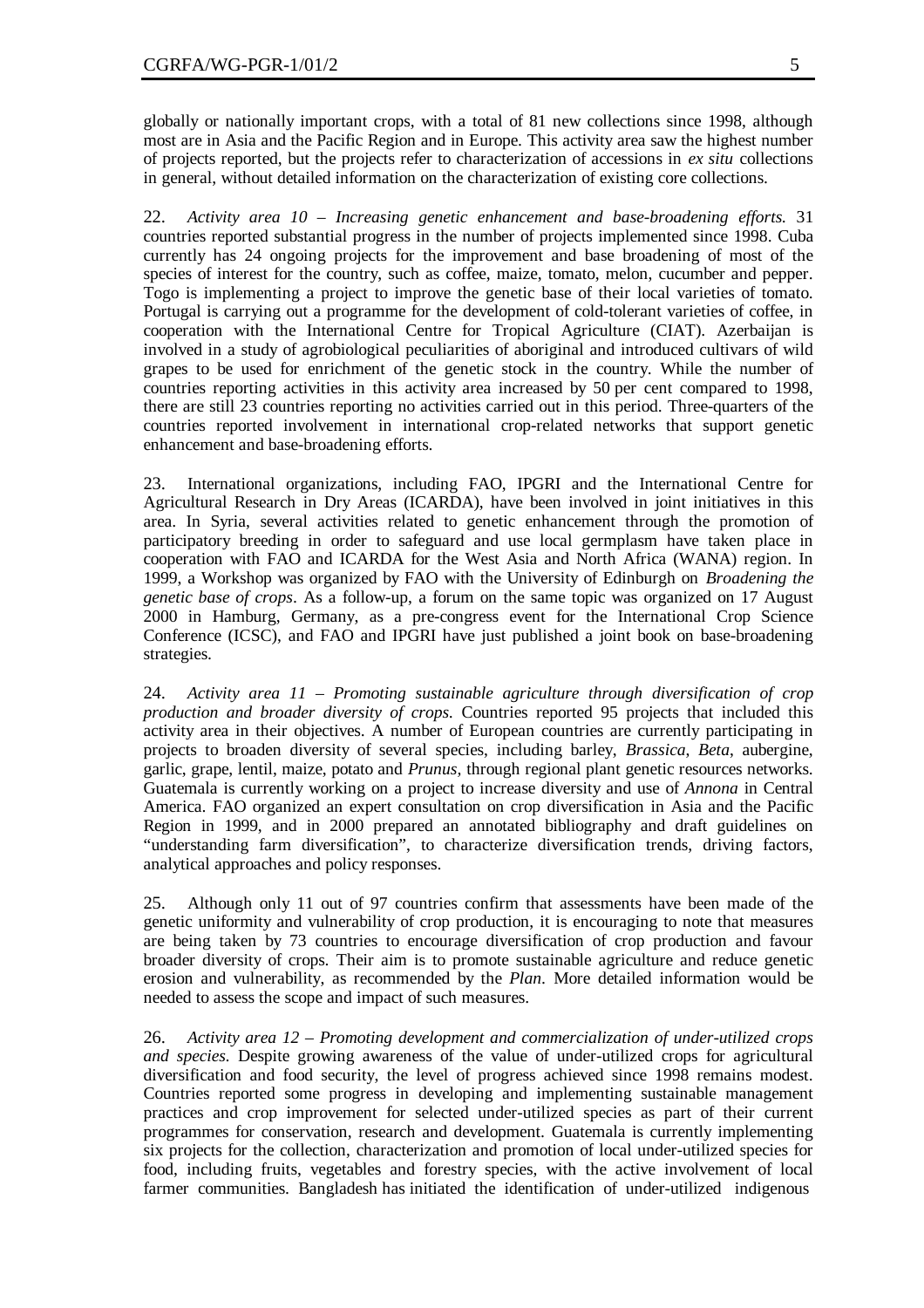vegetables and fruits with potential for food. Most countries reported efforts to coordinate their activities at regional level through networks, such as the Under-utilized Tropical Fruits in Asia Network (UTFANET) and the Under-utilized Traditional Vegetables for Asia and the Pacific Network (UTVAPNET), both also supported by IPGRI, ICUC and FAO. Half of the reporting countries indicated that particular emphasis is given to the role of women in this area.

27. More efforts are needed to promote marketing of under-utilized crop products; the number of countries reporting progress in this area was as low as in the previous survey, particularly in Africa, Near East and Latin America. The Global Forum for Agricultural Research (GFAR), together with FAO, IPGRI, ICUC and others, is currently developing proposals for the conservation and use of under-utilized crops.

28. *Activity area 13 – Supporting seed production and distribution.* Few activities have been initiated in this biennium under this activity area. The Czech Republic is currently implementing a project to assess seed viability and to develop technologies for genebank management. Madagascar reported the establishment of a new seed production centre. Niger is implementing a national project to promote seed production and distribution.

29. It is encouraging to note that most countries have launched training activities intended to strengthen capacity in seed technology. However, only 30 per cent of the reporting countries indicate that incentives like credit schemes have been provided to encourage seed enterprises to meet their needs, and those of women and of vulnerable or marginalized groups. This activity area is accorded a very high priority by countries of the Africa Region. At international level, several community-level seed and planting material production and management activities are supported by FAO, *inter alia* in Angola, Ethiopia, Mozambique, Sudan and Uganda, through its Technical Cooperation Programme. At policy level, FAO has finalized a series of regional and sub-regional meetings on seed policies and programmes in Africa, Asia and the Pacific, Near East, North America, Latin America and the Caribbean, and eastern European countries. As a result of these meetings, regional networks and consultative forums have been established, with the aim of developing coordinated seed policies and programmes.

30. *Activity area 14 – Developing markets for local varieties and "diversity-rich" products.* Very little progress is reported regarding the range of local crop varieties available in local markets, although, in almost half of the reporting countries, initial attempts to develop new markets for such varieties have occurred. Tonga has an ongoing project supported by Japan to identify and promote useful indigenous plants in the country. Uruguay is also implementing a project for *in situ* conservation and promotion of the use of local species of *Butia.* More efforts will needed if the *Plan* objective of stimulating stronger demand and more reliable market mechanisms for landraces and farmers' varieties, and related agricultural products, is to be realized.

### *Institutions and Capacity-building (Activity areas 15 – 20)*

31. *Activity area 15 – Building strong national programmes*. The Leipzig process triggered a high level of activity in the planning process at national level. Since then, countries have been actively involved in the development or re-structuring of national strategies to manage their plant genetic resources, in line with the objectives of the *Plan*. Figure 2 shows that 70 of 95 countries reported having in place a national strategy for conservation and sustainable use of plan genetic resources, 18 of them having established it after 1998. In most countries, the strategy incorporates *Plan* priorities and, in half of them, coordinates initiatives of agronomy, livestock and forestry sectors. National programmes provide the basis for developing a national plant genetic resources strategy, balancing activities in *in situ* and *ex situ* conservation and use; conditions of access; safe movement of germplasm; benefit-sharing; and technology transfer. Coordinated efforts at national and international level are needed to promote institutional development in countries where national programmes have not yet been established. FAO and IPGRI recently produced training materials on *Strengthening National Genetic Resources Programmes,* together with 10 fact sheets on *Issues and Options for National Genetic Resources Programmes*.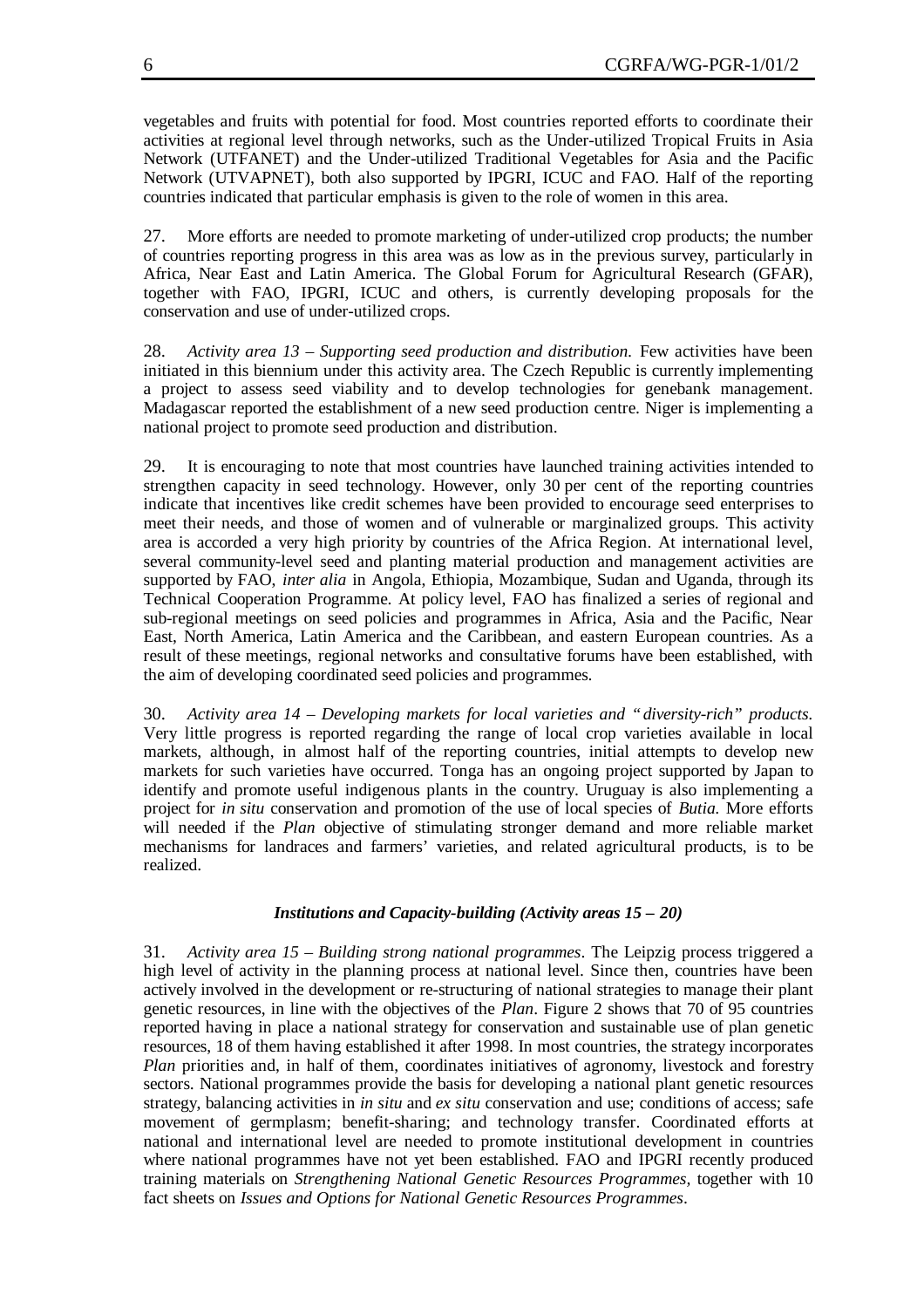

32. Entities for planning and coordinating plant genetic resources activities at national level have been set up in roughly 80 per cent of the reporting countries, as shown in figure 3, of which 19 per cent have been set up since 1998. In most cases, the participation of national stakeholders has been ensured, including farmers, plant breeders, the private sector, NGOs and universities.

33. During the 1999-2000 biennium, the development of a legislative framework for the management of plant genetic resources has been a priority in many countries. Plant protection legislation, including aspects of biosafety, has been adopted in several countries in Asia and the Pacific Region. New seed legislation has been approved in 13 countries, five of them in Africa; 25 countries have enacted new legislation allowing for the granting of plant breeder's rights; and 13 countries have adopted legislation regulating access to plant genetic resources. It is expected that this number will increase rapidly subsequent to successful conclusion of the current negotiations on revision of the International Undertaking on Plant Genetic Resources for Food and Agriculture, and countries make provision for its implementation, including for the Multilateral System for Facilitated Access and Benefit-sharing.

34. *Activity area 16 – Promoting networks for plant genetic resources for food and agriculture.* Countries appear to appreciate the vital role of networks for the conservation and use of plant genetic resources, since all countries participating in the survey reported membership of relevant crop-related or regional networks, with 70 per cent of them contributing to network funding. International organizations, particularly FAO and the CGIAR centres, particularly IPGRI, provide active support to network activities. A number of regional network meetings took place during the biennium, many with IPGRI support, including the Regional Integrating Mechanism for the Implementation of the *Plan* in Latin America, which held its second meeting in Costa Rica in September 2000, with the participation of sub-regional country representatives, regional networks related to plant genetic resources for food and agriculture, and regional research institutions. The meeting was supported by FAO, IPGRI and the Inter-American Institute for Cooperation on Agriculture (IICA). A new network for temperate fruits in the tropics and subtropics has been established by FAO, to promote and develop conservation strategies for local varieties. An initiative to form a Date Palm Global Network – to include a sub-network on date palm genetic resources – has also been launched. In view of the financial constraints that constantly limit network activities, some rationalization of their objectives and scope could be considered.

35. *Activity area 17 – Constructing comprehensive information systems for plant genetic resources for food and agriculture.* Although 63 countries reported having information systems for data management of plant genetic resources or seed stock, or both, only 31 reported having such a system at national level.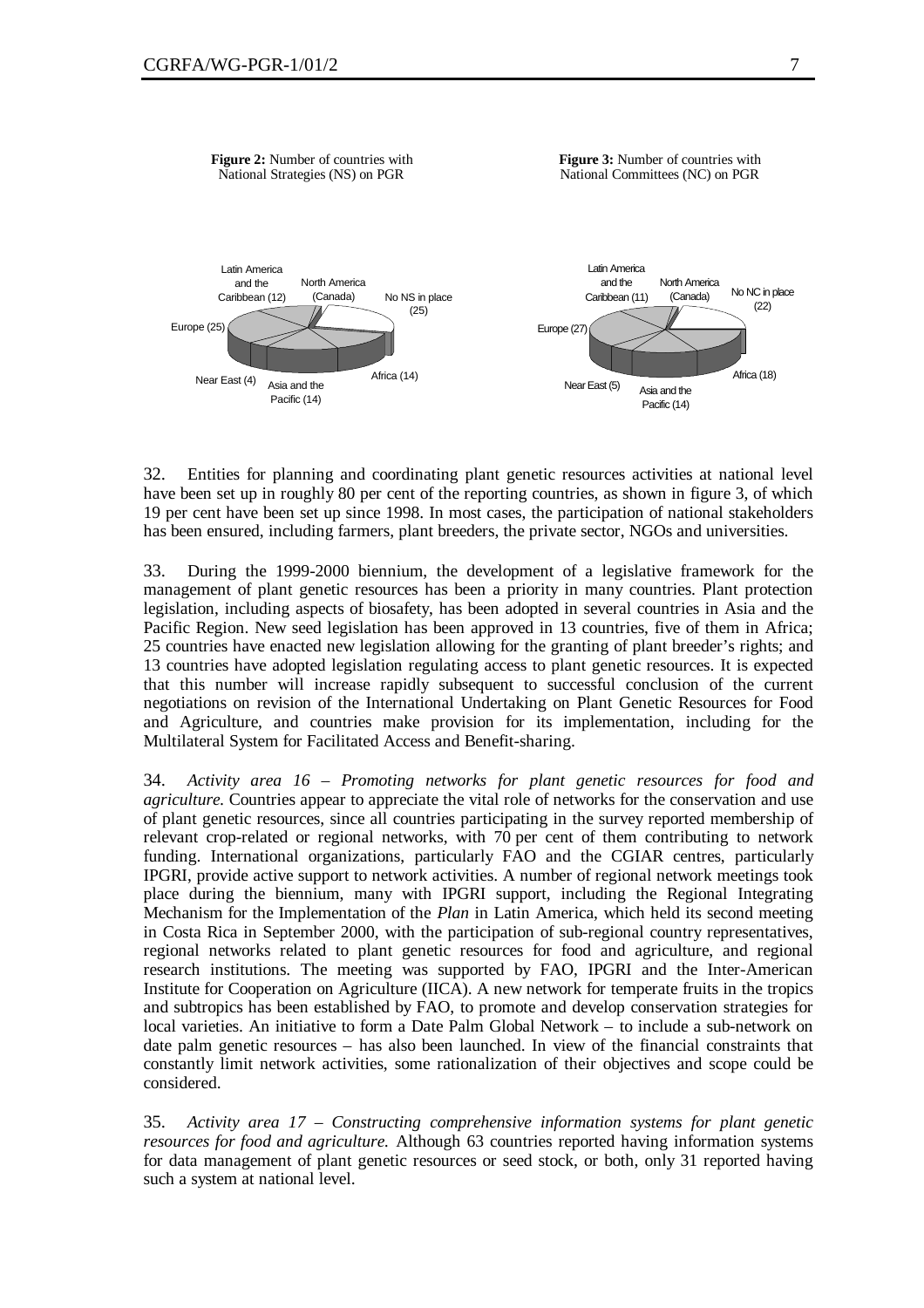36. Some coordinated efforts to strengthen cooperation among countries have been reported. Germany and the Russian Federation are currently involved in a cooperative project to strengthen a documentation and information system at VIR, St. Petersburg. The European Union is supporting the establishment of a European Plant Genetic Resources Information Infra-Structure (EPGRIS). The Lusophone Initiative – a collaboration between Portugal and the lusophone countries of Africa – was launched this biennium with support from IPGRI. Human resources development is still a component that needs to be strengthened, since 45 of 98 countries reported no staff training since 1998 in information management.

37. *Activity area 18 – Developing monitoring and early warning systems for loss of plant genetic resources for food and agriculture.* The attention of the Working Group is drawn to the little progress achieved so far at national level. Although 64 countries currently have active monitoring systems to assess, at least partially, genetic erosion in *ex situ* collections, only four of them have been established in the last two years, and the number of countries with no system in place has even increased, to 25. Initiatives toward starting monitoring of genetic erosion *in situ* have taken place in nine countries, bringing to 51 the number of countries that have monitoring systems allowing at least partial monitoring and consequent preventive action. The initiatives taken in Democratic Republic of Congo and in the Republic of Korea to establish national information systems for early warning for plant genetic resources are encouraging examples. However, 34 countries report having no such monitoring system.

38. Almost all (98 per cent) would consider the World Information and Early Warning System on Plant Genetic Resources for Food and Agriculture (WIEWS) as appropriate for hosting a system to monitor loss of plant genetic resources for food and agriculture at international level, even though, at present, only 79 per cent of them would be able to provide information on genetic erosion. In June 1999, FAO organized a meeting in Prague, Czech Republic, to discuss methodological approaches for such an early warning system under WIEWS, and to foster the global network of WIEWS correspondents. It is recommended that countries that have not done so nominate a focal point to participate in this network. Additional information on WIEWS developments are included in document CGRFA/WG-PGR-1/01/6 – *Progress Report on the World Information and Early Warning System on Plant Genetic Resources for Food and Agriculture.*

39. *Activity area 19 – Expanding and improving education and training.* The importance of training in achieving sustainable improvement in conservation and utilization of plant genetic resources for food and agriculture is widely accepted. Yet, in many developing countries, the level of availability of advanced-level training opportunities, or even short-term training, is still low, and 17 countries reported that neither advanced-level nor short-term training were available. However, according to 61 replies, some attempts have been made since 1998 to include plant genetic resources aspects in existing courses and educational programmes within each region, although this is recognized as insufficient. In order to improve this situation, some countries have started developing new training strategies: 12 countries reported the establishment since 1998 of an education and training strategy in line with the *Plan*. International institutions, particularly the CGIAR centres, FAO, UNDP and UNEP, have been supporting training activities as part of their regular programmes. Still more efforts are necessary to foster access to external training in countries lacking national capacity.

40. *Activity area 20 – Promoting public awareness of the value of plant genetic resources conservation and use.* While some progress has been achieved in building awareness, incorporating this component into plant genetic resources conservation projects, only four respondents reported satisfactory levels of public awareness nationally, with 79 countries reporting having initiated some activities to increase public awareness. These activities are coordinated generally either by the National Committee on Plant Genetic Resources for Food and Agriculture, or the National Programme, although in 30 per cent of the countries a national research institute is responsible.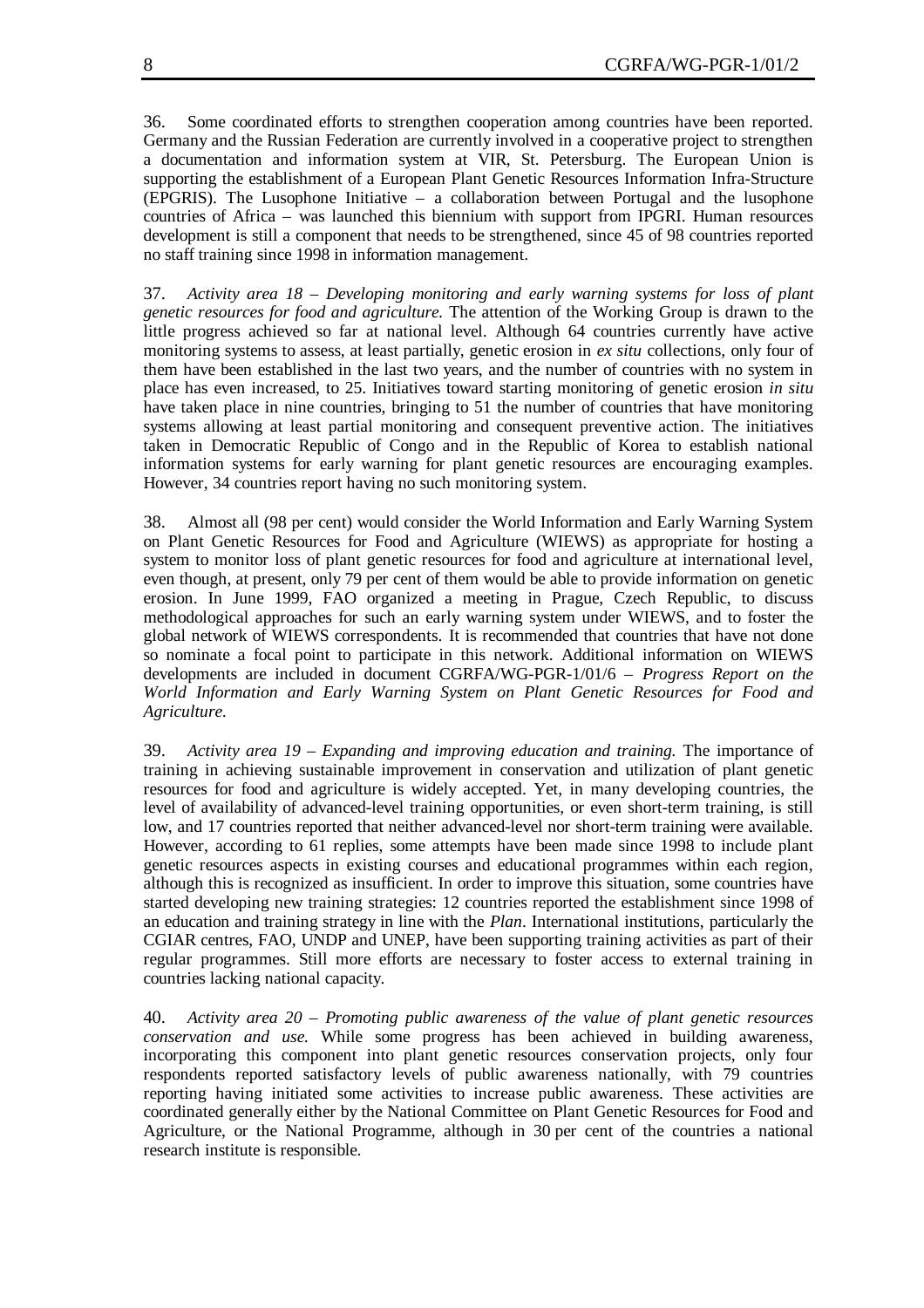### *Conclusions*

41. *Status of implementation of the Plan.* An overall analysis of the information gathered shows that national priorities continue to concentrate on *ex situ* conservation activities (Activity areas 5 to 8), inventorying and surveying plant genetic resources (Activity area 1), and on building strong national programmes (Activity area 15). While progress can be seen, particular attention needs to be paid to the increasing requirement for regeneration of accessions and the need for more planned and targeted collection missions, as recommended by the *Plan*. A large number of new activities were reported by Latin American and European countries regarding activity areas related to the utilization of plant genetic resources for food and agriculture (Activity areas 9 to 14).

42. The need to support seed production and distribution (Activity area 13) continues to be given high priority in most African countries. Activity areas 2 to 4, on *in situ* conservation, have not received enough attention by countries.

43. Since 1998, promoting networks for plant genetic resources for food and agriculture (Activity area 16) has gained importance in all regions. Stronger support by all stakeholders is still required in the field of capacity-building (Activity area 19) in all developing countries, particularly for training of technical staff in the various areas and still more efforts are needed to promote public awareness (Activity area 20).

44. *Strengths and drawbacks of this survey.* The high degree of participation in this exercise shows the importance given by countries to the *Plan* as the framework for the implementation of their national strategies for conservation and sustainable utilization of plant genetic resources for food and agriculture. The deliberately simple structure of the questionnaire, together with the ability and willingness of countries to follow the standard format provided, contributed to the survey's success. Inevitably, simplicity has limited the depth of the analysis and only general conclusions and recommendations could be drawn. Detailed quantitative information is missing throughout the activities reported. Examples of particular relevance include missing information on the scope and contents of the ongoing projects on plant genetic resources for food and agriculture; the particular accessions that need regeneration in each country; and stakeholders' involvement in the *Plan* implementation. If timely and concrete recommendations are expected as a result of a monitoring process, a more comprehensive and detailed survey mechanism would be needed. This would also provide a basis for more efficient management of limited financial resources at national, regional and international levels. A monitoring system, designed to strengthen national programmes and improve the efficiency and transparency of the *Plan* implementation process, is proposed in document CGRFA/WG-PGR-1/01/3 – *Monitoring the Implementation of the Global Plan of Action*.

45. *Need for additional efforts.* A significant number of activities are being undertaken to implement many activity areas of the *Plan*, as shown in the analysis above. Nevertheless, it is clear that additional work is required at all levels to further implement all activity areas, and in particular those related to *In situ* Conservation and Development, and to Institutions and Capacity-building. Despite the great efforts of international organizations (including FAO, CGIAR centres, UNEP, UNDP and the World Bank), national funding agencies, NGOs and the private sector in supporting implementation of the *Plan*, more than 70 per cent of the implementing activities of the *Plan* reported by countries for this biennium have been financed solely from national budgets. If the full implementation of the *Plan* is to be achieved, additional efforts are needed. Global arrangements, addressing both institutional and funding factors, may be needed to facilitate implementation of the *Plan,* and should be considered for this purpose. Concrete options for developing a facilitating mechanism for the implementation of the *Plan* are described in document CGRFA/WG-PGR-1/01/5 – *Facilitating the implementation of the Global Plan of Action.*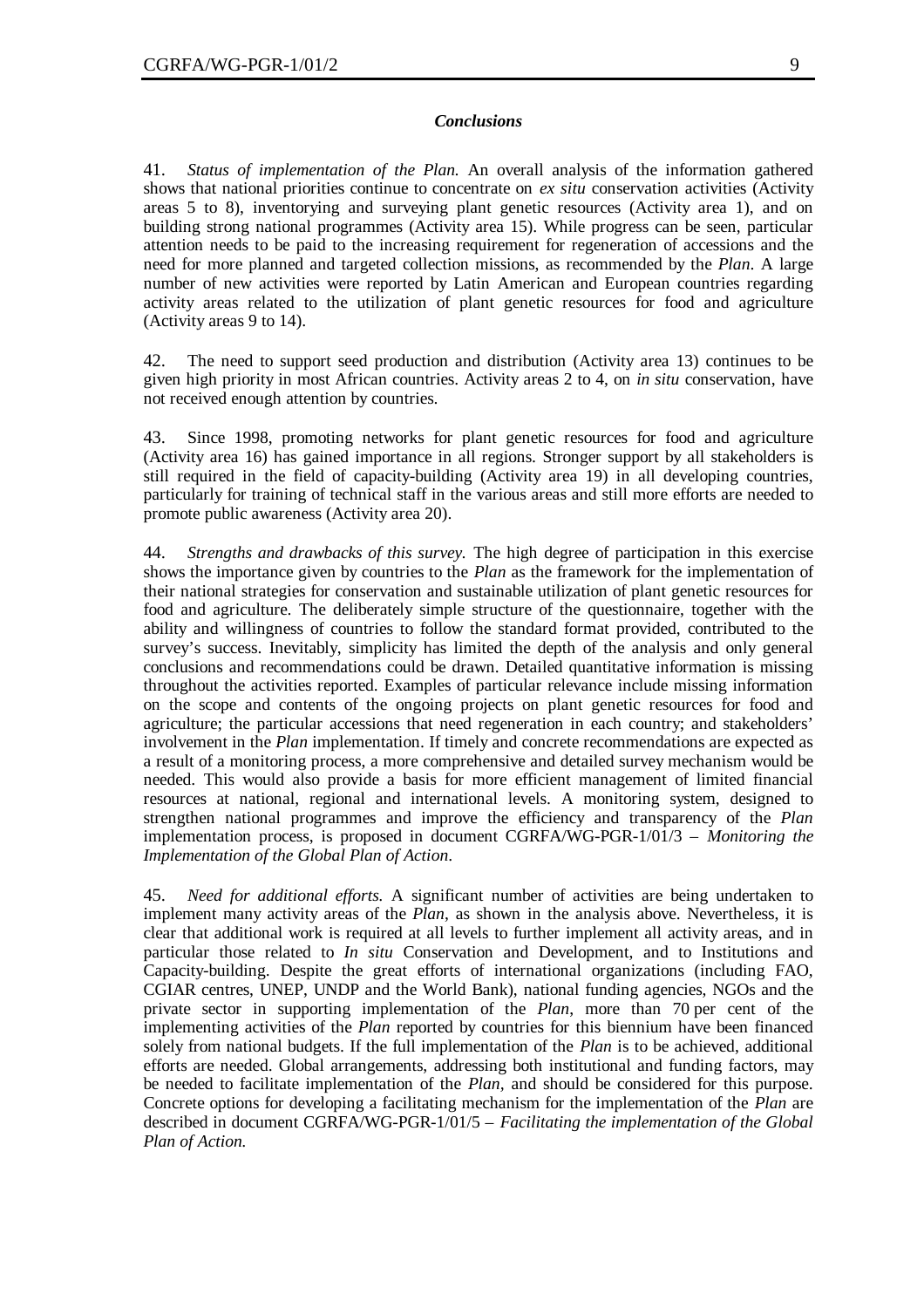## **3. NEW DEVELOPMENTS OF RELEVANCE TO THE IMPLEMENTATION OF THE** *PLAN*

46. *FAO's new operative framework*. The Commission, in its Eighth Regular Session, "underlined the need for FAO to allocate resources from its regular budget to support the tasks of monitoring and facilitating the implementation of the *Plan*".<sup>9</sup> FAO has consequently carried out a thorough planning exercise towards this objective, in the context of the wider Strategic Framework that has been approved by the FAO Conference last November 2000, and that will guide the work of the Organization until the year 2015.

47. The Strategic Framework establishes five Corporate Strategies on the basis of interdisciplinarity and partnership. It contains a results-oriented programme developed through successive Medium-Term Plans (MTPs) as bridges between the five Corporate Strategies in the Framework and the biennial proposals in PWB. The first MTP includes a new continuing programme activity (*Support to the FAO Global System on Plant Genetic Resources for Food and Agriculture*) to which six professional staff will be dedicated and for which US\$8 700 000 from the FAO regular budget have been allocated for the period 2002-2007. This programme activity is entirely devoted to the conservation and sustainable use of plant genetic resources for food and agriculture, through:

- the promotion, facilitation and monitoring of the implementation of the *Plan*, and its revision and updating;
- support to the further development of WIEWS;
- the *International Network of* Ex Situ *Collections Under the Auspices of FAO,* and other global, regional and crop-related networks;
- in situ conservation areas and community genebanks; and
- updating of the *State of the World's Plant Genetic Resources for Food and Agriculture*.

48. *Decisions of the Fifth Meeting of the Conference of the Parties to the Convention on Biological Diversity.<sup>10</sup>* The Conference of the Parties to the Convention on Biological Diversity renewed support to the *Global Plan of Action* at its fifth meeting, in May 2000*.* In particular, in decision V/5, the Conference of the Parties approved a programme of work on agricultural biological diversity "developed bearing in mind the need ... to build upon existing international plans of action, programmes and strategies that have been agreed by countries, in particular, the Global Plan of Action for the Conservation and Sustainable Utilization of Plant Genetic Resources for Food and Agriculture".<sup>11</sup> In Decision V/10 it was decided to consider a global strategy for plant conservation, for which "the important role of other existing initiatives, in particular the Global Plan of Action for the Conservation and Sustainable Utilization of Plant Genetic Resources for Food and Agriculture"<sup>12</sup> was recognized. The Conference of the Parties requested the Executive Secretary of the CBD "to solicit the views of Parties, and to liaise with relevant organizations, including, *inter alia*, the Global Plan of Action of the Food and Agriculture Organization"<sup>13</sup> to enable the "Subsidiary Body on Scientific, Technical and Technological Advice to make recommendations to the Conference of the Parties, for consideration at its Sixth Meeting, regarding the development of a global strategy for plant conservation". 14

 $\overline{a}$ 

<sup>9</sup> CGRFA-8/99/REP para. 17.

<sup>&</sup>lt;sup>10</sup> Relevant extracts from decisions taken by the Conference of the Parties are contained in document CGRFA/WG-PGR-1/01/Inf. 2.

<sup>&</sup>lt;sup>11</sup> UNEP/CBD/COP/5/23, Decision V/5, page 90, Annex III, para. A.3.b.

<sup>&</sup>lt;sup>12</sup> UNEP/CBD/COP/5/23, Decision V/10, page 123, para. 2.

<sup>&</sup>lt;sup>13</sup> UNEP/CBD/COP/5/23, Decision V/10, page 123, para. 5.

<sup>&</sup>lt;sup>14</sup> UNEP/CBD/COP/5/23, Decision V/10, page 123, para. 4.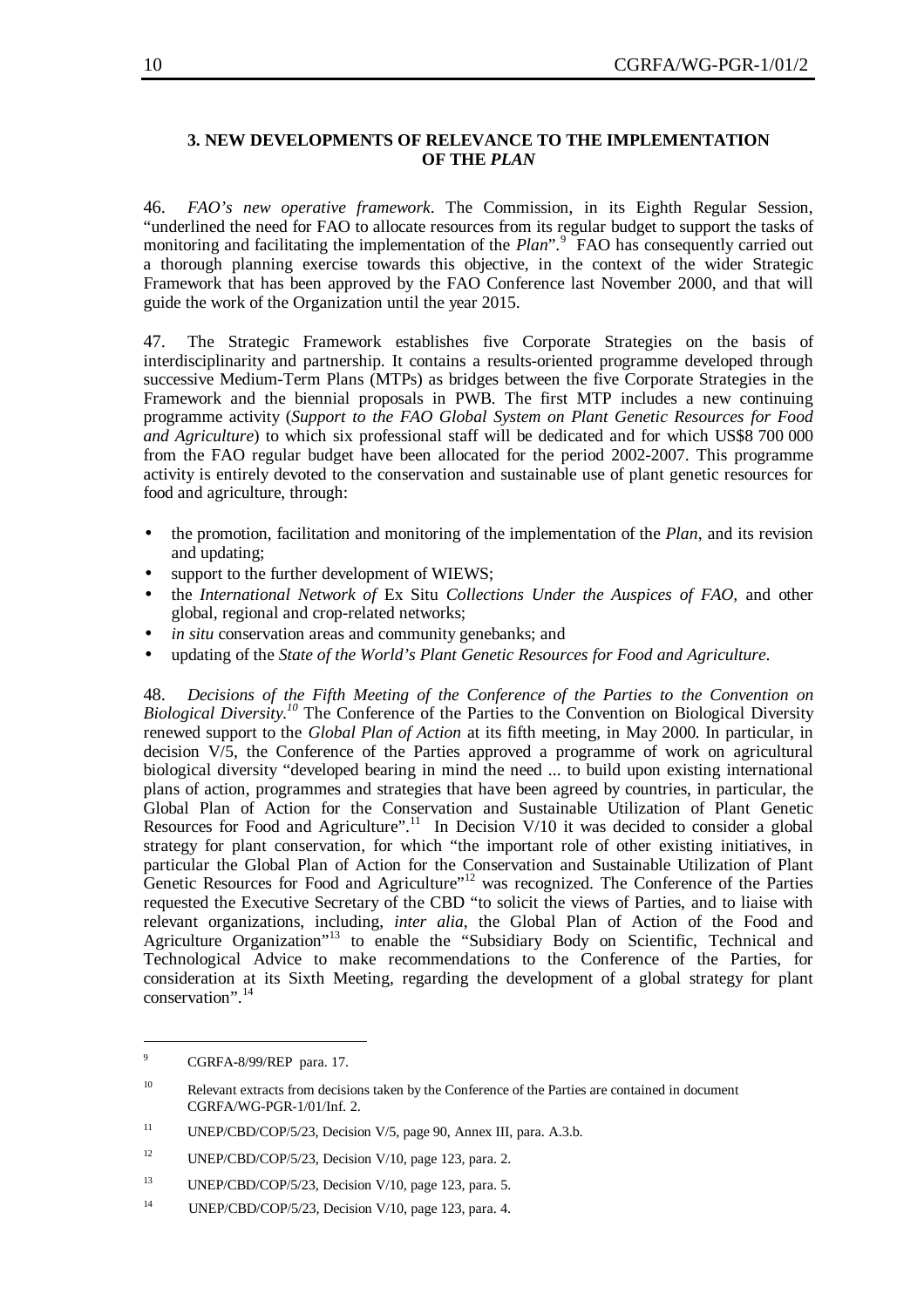49. *GEF operational programme*. The Global Environment Facility (GEF), as the financial mechanism of the Convention of Biological Diversity, was provided with additional guidance by the Convention in Decision V/13. It was requested to provide support as a priority, for projects which implement the Convention's programme of work on agricultural biodiversity, in accordance with decision V/5, through the timely finalization and implementation of its operational programme on agricultural biodiversity, and through the development and implementation of other relevant operational programmes. At its meeting in May, 2000, the GEF Council reviewed and approved the elements for the establishment of Operational Program 13 on Conservation and Sustainable Use of Biological Diversity Important to Agriculture.<sup>15</sup> The draft Operational Programme states that GEF will support eligible activities carried out under the framework of agreed action plans, such as the Global Plan of Action for the Conservation and Utilization of Plant Genetic Resources for Food and Agriculture, and the Global Strategy for the Management of Farm Animal Genetic Resources. It recognizes the role of the CGIAR, FAO and stakeholders in facilitating the implementation of such action plans, and states that "GEF will work in partnership with these institutions and stakeholders, building on existing strengths and comparative advantages thus avoiding duplication and overlap". <sup>16</sup> In addition, as decided by the GEF Council at its meeting in November 2000, FAO can act as an executing agency under expanded opportunities for implementing GEF projects.

50. *Dresden Declaration.* In May 2000, participants at the GFAR Conference (Dresden, Germany), representing national agricultural systems, regional and sub-regional organizations, universities, advanced research institutions, NGOs, the private sector, farmers' organizations, multilateral and donor agencies, and international agricultural research, declared unanimously their endorsement of the *Global Plan of Action* as the basic and comprehensive framework for undertaking activities essential for effective conservation, development and sustainable utilization of plant genetic resources for food and agriculture in the FAO Global System. While pleased to note that many countries and organizations were already implementing parts of the *Plan*, they expressed concern that "four years after the Leipzig International Technical Conference in 1996 at which the *Plan* was adopted by 150 countries, coordinated implementation and associated financing of the Plan have not been realized" and "urged effective implementation of the Global Plan of Action through the FAO Global System for the Conservation and Utilization of Plant Genetic Resources for Food and Agriculture, together with agreed and adequate financial provisions".<sup>17</sup>

# **4. GUIDANCE REQUESTED FROM THE WORKING GROUP**

51. This document provides an analysis of the status of implementation of the *Global Plan of Action* and notes new developments that are relevant to the further implementation, monitoring and financing of the *Plan.* It provides information valuable as a tool for setting priorities for the implementation of the *Plan* by international and national stakeholders. In the light of the information provided, the Working Group may wish to consider making recommendations to the Commission, in particular on:

(i) additional efforts required by all stakeholders in order to implement all activity areas of the *Plan*, and in particular those related to *In situ* Conservation and Development, and to Institutions and Capacity-building;

 $15$ <sup>15</sup> Joint Summary of the Chairs, GEF Council Meeting, 9-11 May 2000, para. 16.

<sup>16</sup> GEF/C.15/7, para. 18.

<sup>&</sup>lt;sup>17</sup> Dresden Declaration on Plant Genetic Resources for Food and Agriculture endorsed at the Global Forum on Agricultural Research (GFAR) Meeting in Dresden, Germany, May 2000.